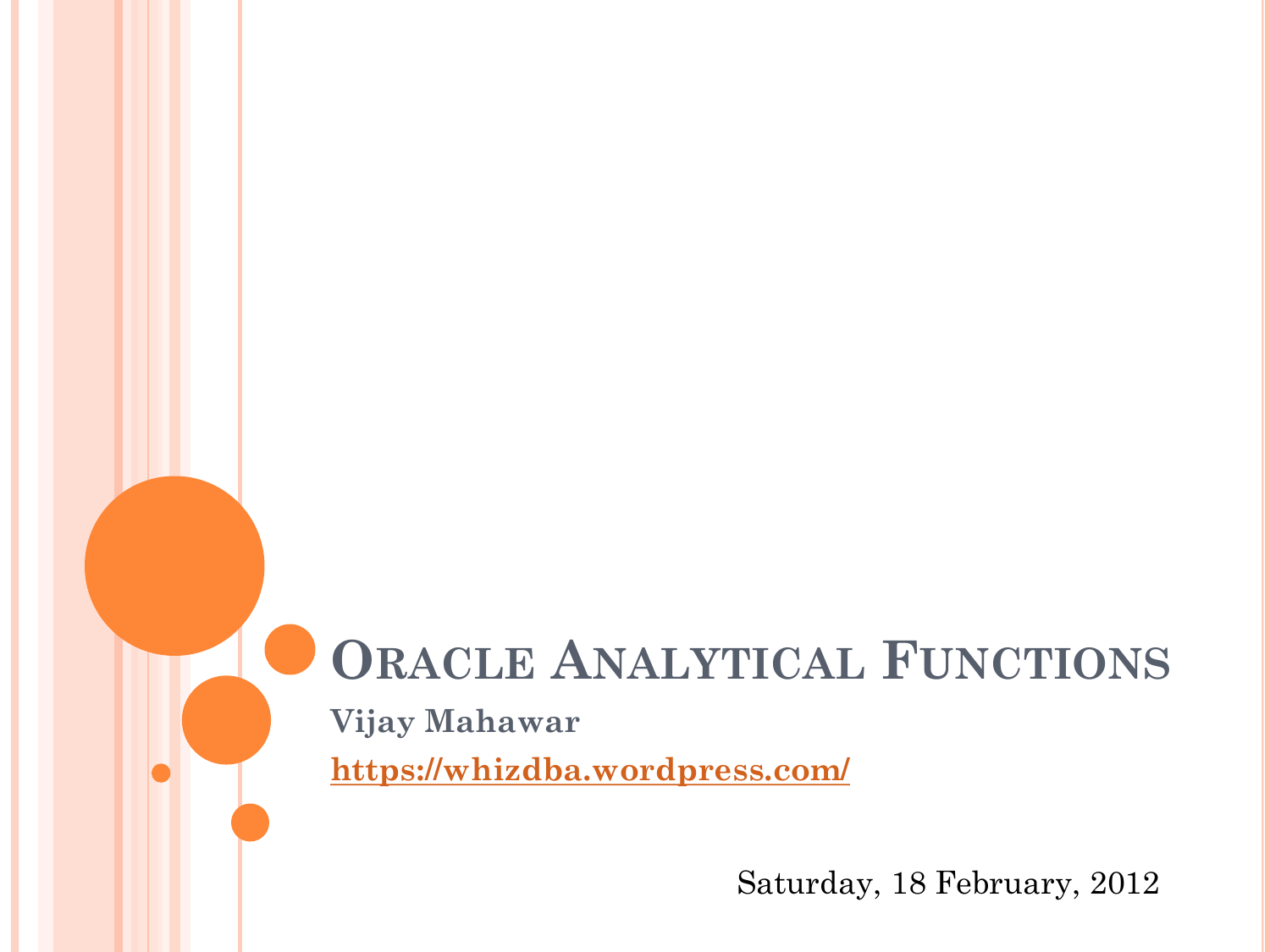### ABOUT ME



I am **Vijay Mahawar**, an Oracle Technologist. I am a member of *AIOUG, ODTUG and OTN*. I am certified in Oracle and hold OCP in Oracle 11g DBA and OCP in Oracle 11g Advanced Developer Track. I am also OPN Certified Specialist.





I am associated with Oracle Technologies since last 10 years. During this time I have held positions of Trainer, Developer, DBA, Analyst and Consultant in Companies like L&T Infotech Ltd., HCL Technologies Ltd., Dell Services and Sapient Consulting Pvt. Ltd.

**ORACLE** 

**TECHNOLOGY NETWORK**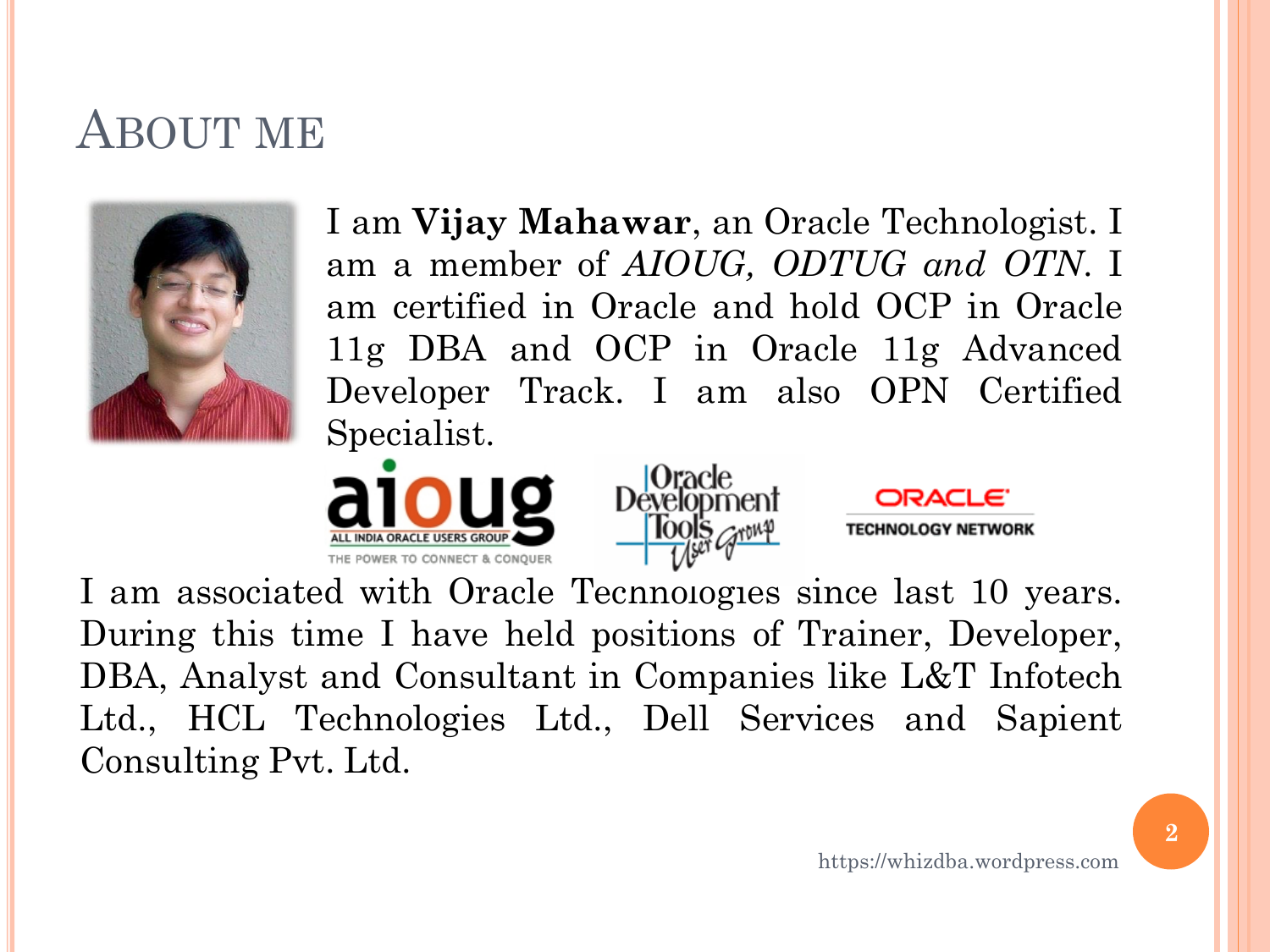## TARGET AUDIENCE

 SQL Developers PL/SQL Developers o DBAs

Database Architects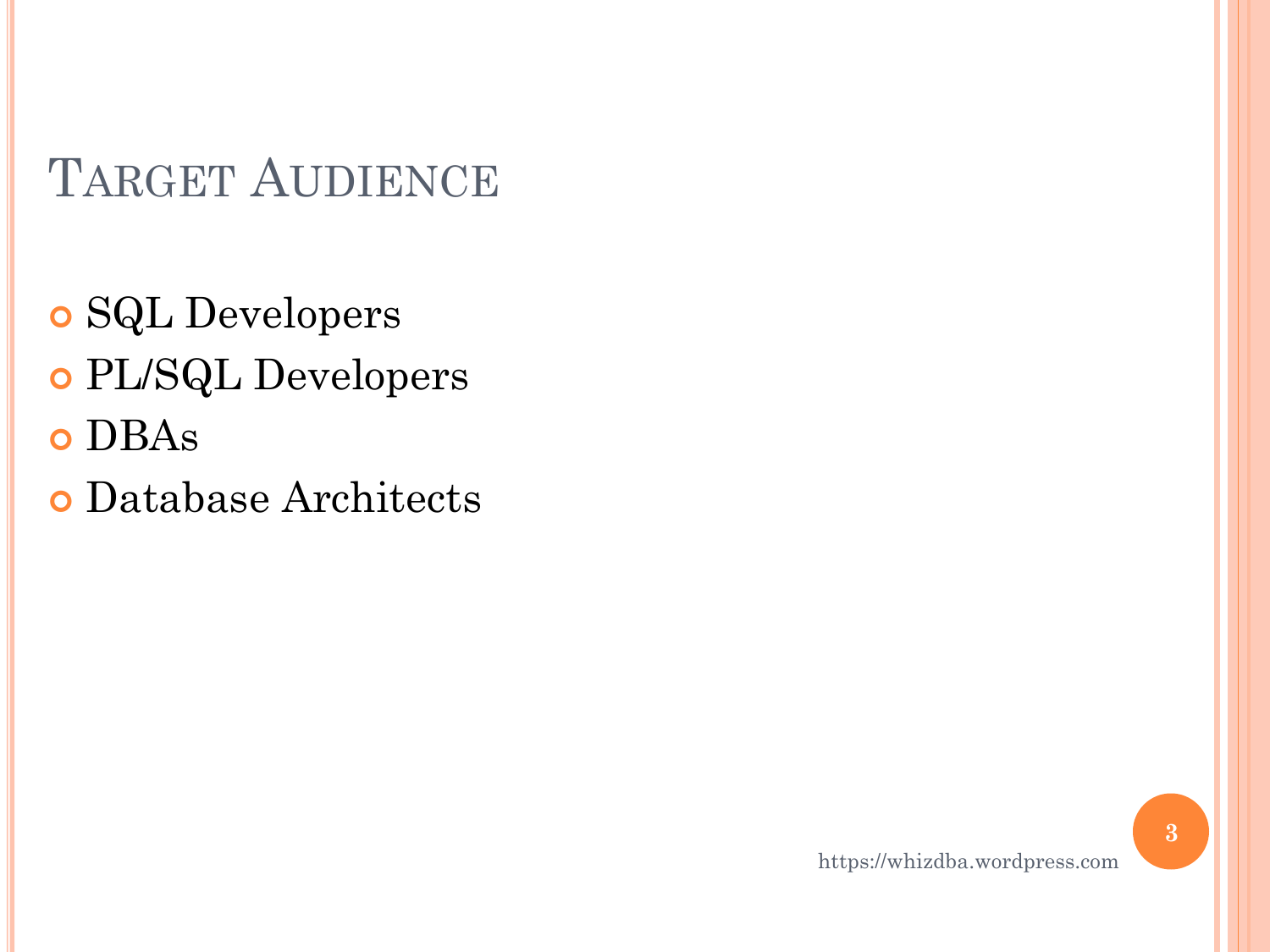### AGENDA

- **o** Introduction to Analytical Functions
- Analytical Functions vs. Group or Aggregate functions
- **o** LEAD and LAG
- FIRST VALUE and LAST VALUE
- FIRST and LAST
- Window clause (ROW and RANGE)
- LISTAGG and NTH\_VALUE **new in 11gR2**
- **o** Performance tips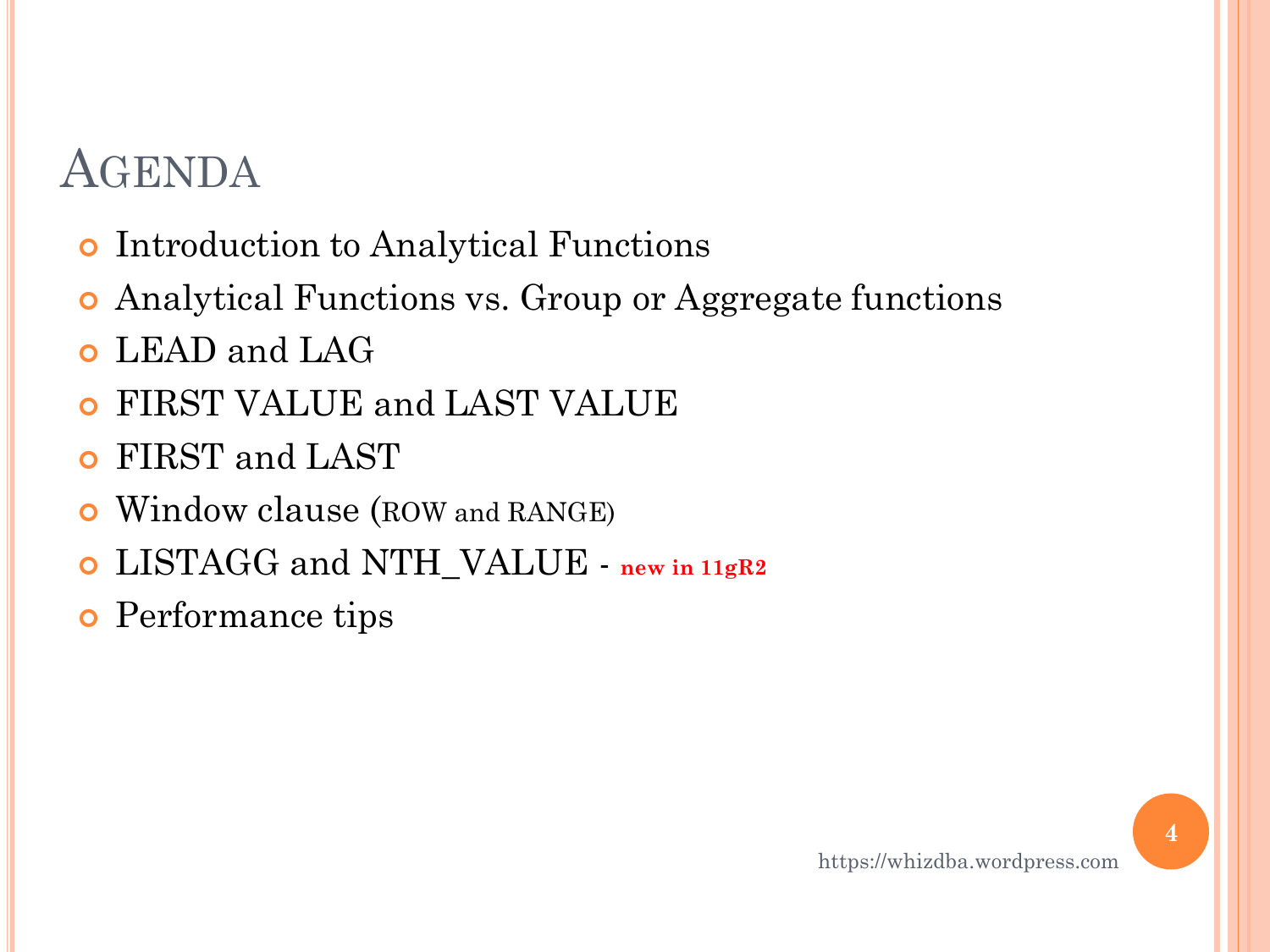#### https://whizdba.wordpress.com

# INTRODUCTION TO ANALYTICAL FUNCTIONS

- Built on Aggregate Functions
- **o** Row-wise Group Data
- Complex Operations (Statistical, Reporting, etc.)
- o NOT a replacement for Aggregate Functions
- Introduction to Analytical Functions
- Analytical Functions vs. Aggregate functions
- LEAD and LAG
- FIRST VALUE and LAST VALUE
- FIRST and LAST
- Window clause (ROW and RANGE)
- LISTAGG and NTH\_VALUE **new in 11gR2**
- Performance tips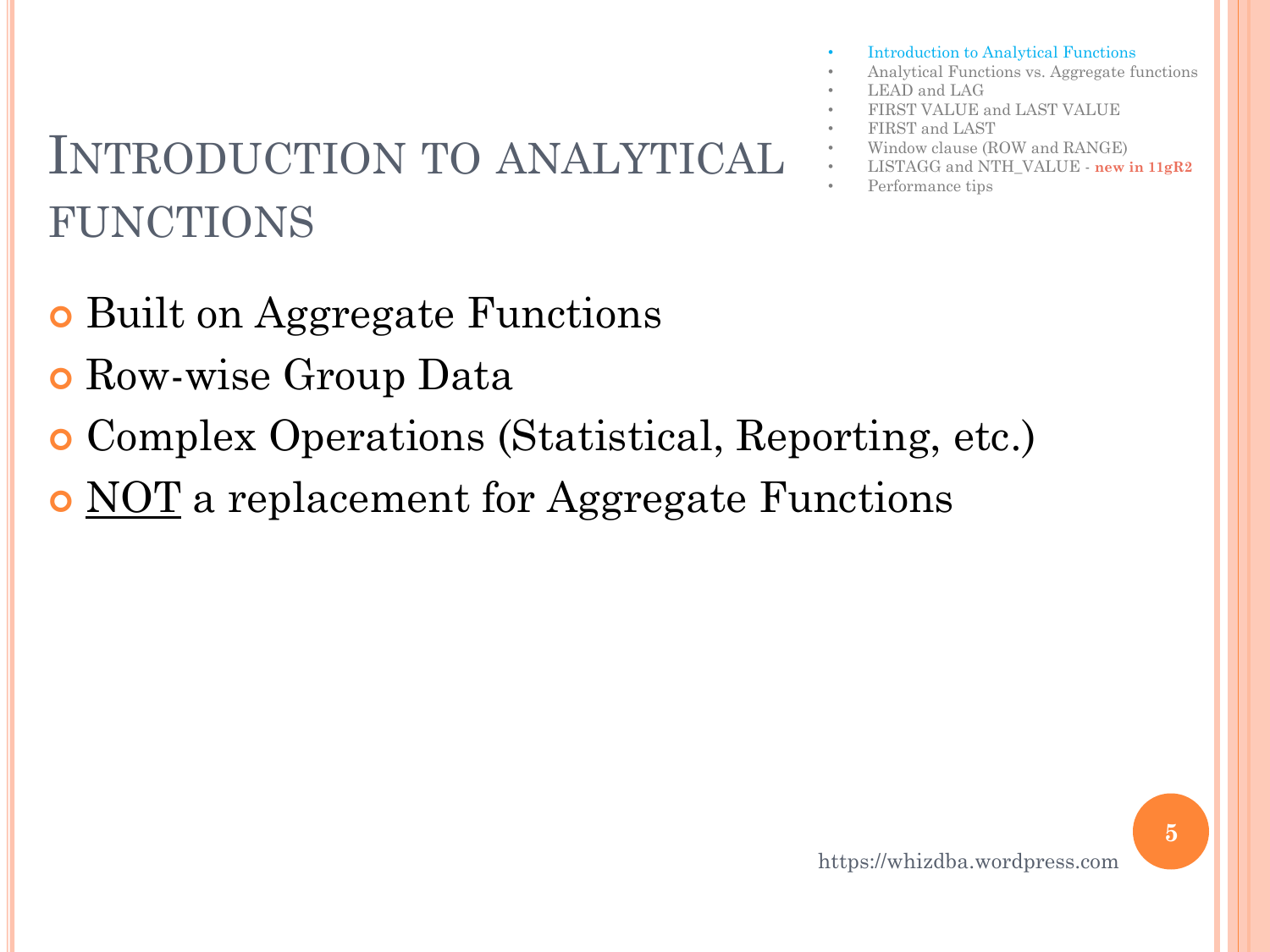- $\checkmark$  Introduction to Analytical Functions
- Analytical Functions vs. Aggregate functions
- LEAD and LAG
- FIRST VALUE and LAST VALUE
- FIRST and LAST
- Window clause (ROW and RANGE)
- LISTAGG and NTH\_VALUE **new in 11gR2**
- Performance tips

# ANALYTICAL FUNCTIONS LIST

#### Which depends on order of records

- LEAD
- LAG
- **o** RANK
- DENSE\_RANK
- **o** ROW NUMBER
- o FIRST
- FIRST VALUE
- LAST
- LAST VALUE

#### Newly introduced in Oracle 11gR2 LISTAGG NTH\_VALUE

#### Which does not depend on order of records

- SUM
- COUNT
- AVG
- MIN
- MAX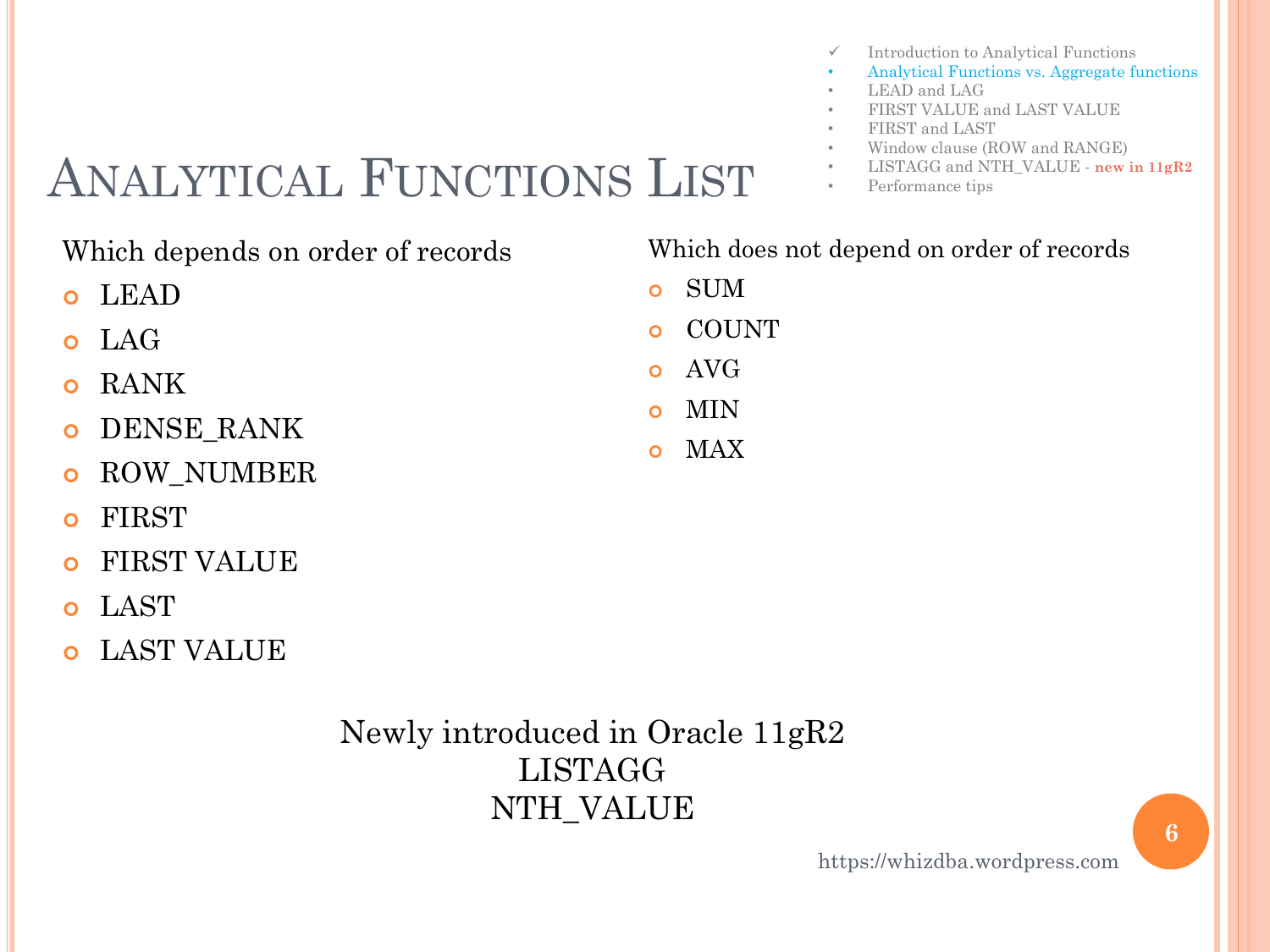- $\checkmark$  Introduction to Analytical Functions
- Analytical Functions vs. Aggregate functions
- LEAD and LAG
- FIRST VALUE and LAST VALUE
- FIRST and LAST
- Window clause (ROW and RANGE)
- LISTAGG and NTH\_VALUE **new in 11gR2**
- Performance tips

# ANALYTICAL FUNCTIONS LIST

Do not depend on order of records SUM o COUNT o AVG o MIN Depends on order of records LEAD LAG o RANK DENSE\_RANK

- **o** ROW NUMBER
- o FIRST
- FIRST VALUE
- LAST
- LAST VALUE

Newly introduced in Oracle 11gR2 LISTAGG NTH\_VALUE

o MAX **Aggregate Functions**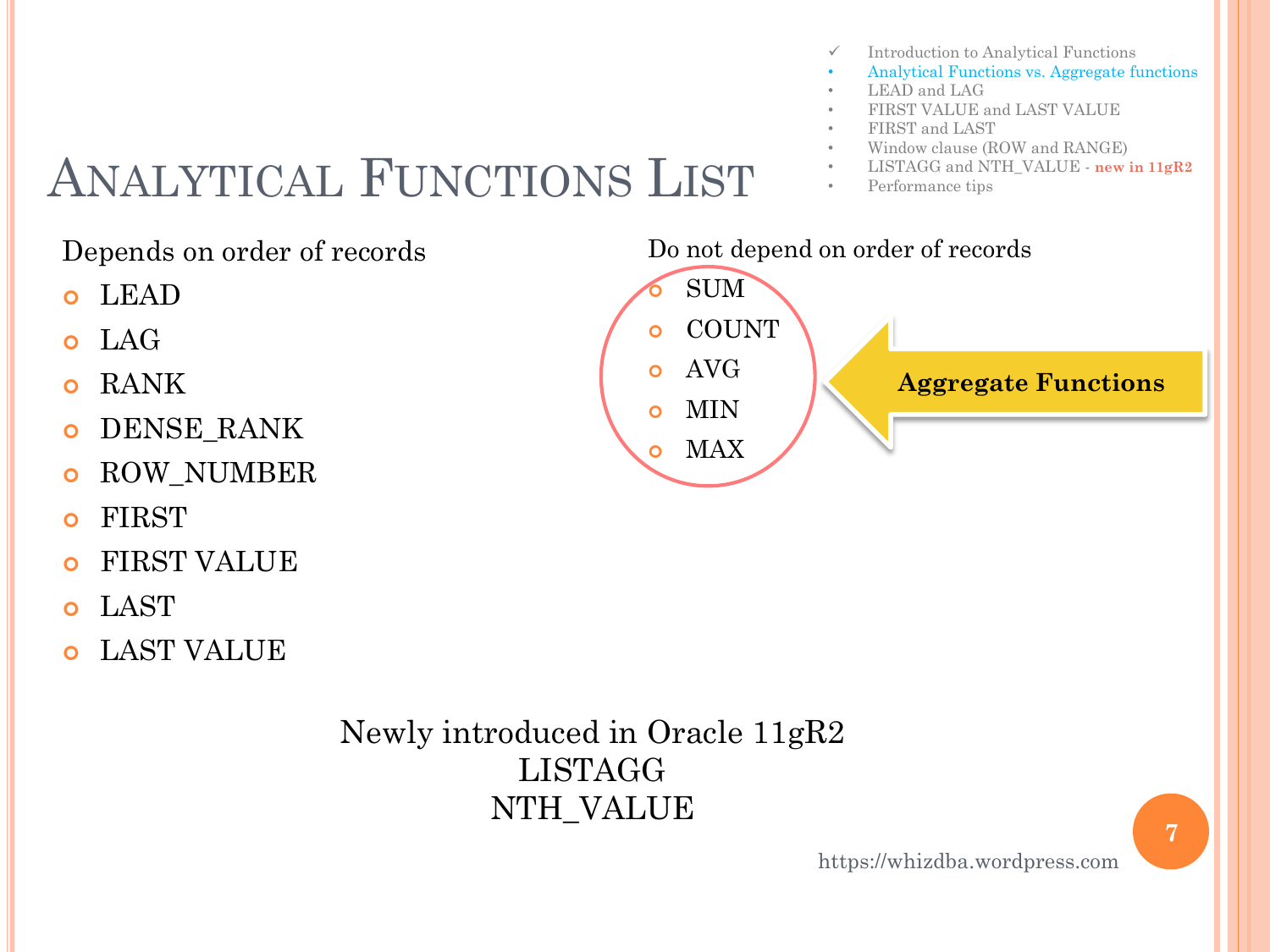- Introduction to Analytical Functions • Analytical Functions vs. Aggregate functions
	-
- LEAD and LAG
- FIRST VALUE and LAST VALUE
- FIRST and LAST
- Window clause (ROW and RANGE)
- 
- 

### o Syntax:

*Function(arg1,..., argn) OVER ( [PARTITION BY <...>] [ORDER BY <....>] [<window\_clause>] )*

### Example:

*select deptno, empno, ename, Count(empno) OVER (PARTITION BY deptno ORDER BY ename) as cnt\_eno from emp;*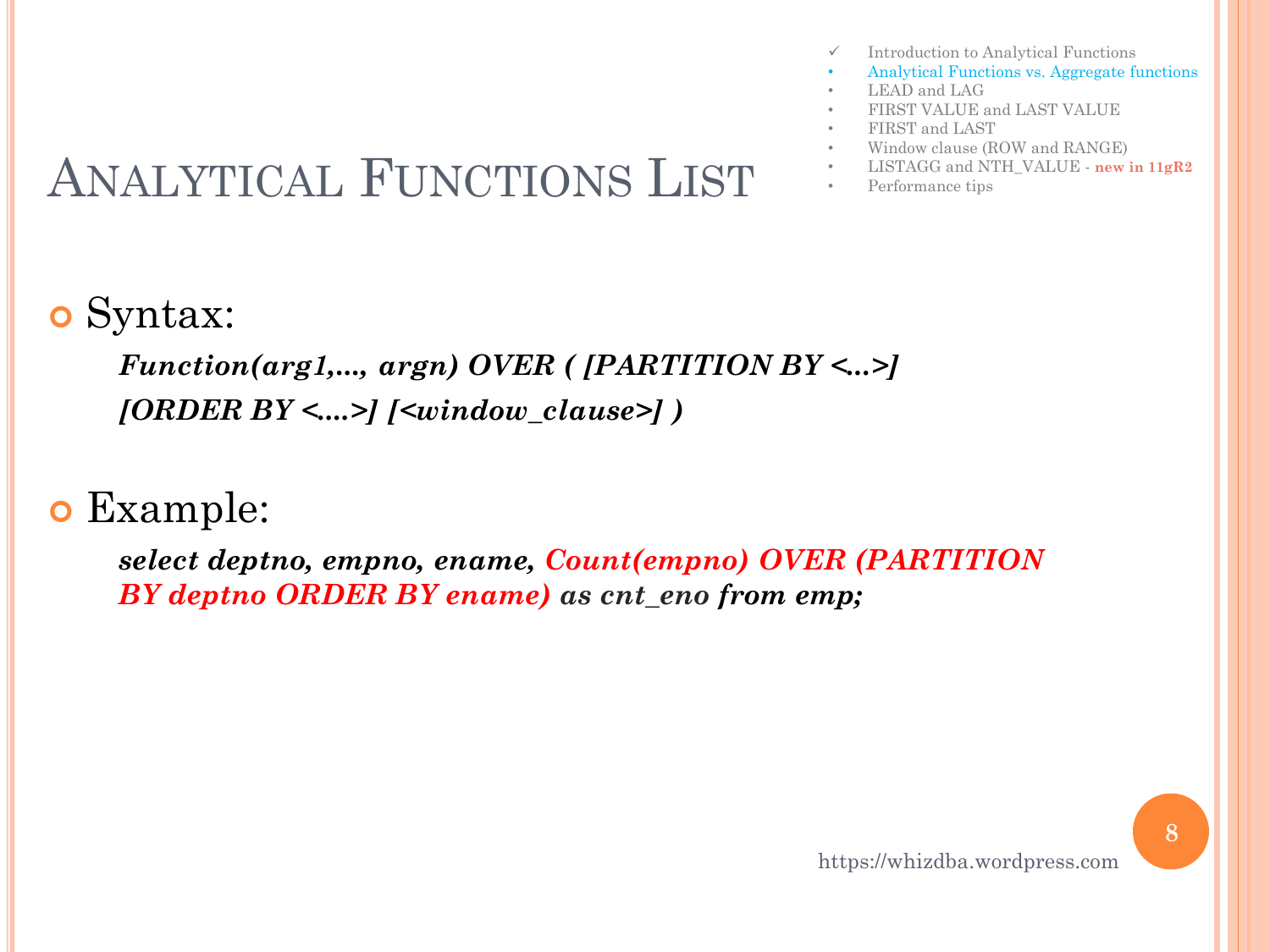- Introduction to Analytical Functions
- Analytical Functions vs. Aggregate functions
- LEAD and LAG
- FIRST VALUE and LAST VALUE
- FIRST and LAST
- Window clause (ROW and RANGE)
- 
- 

### Syntax:

*Function(arg1,..., argn) OVER ( [PARTITION BY <...>] [ORDER BY <....>] [<window\_clause>] )*

#### Example:

*select deptno, empno, ename, Count(empno) OVER (PARTITION BY deptno ORDER BY ename) as cnt\_eno from emp;*

| 10 |           | 7782 CLARK  | 1            |
|----|-----------|-------------|--------------|
| 10 | 7839 KING |             | 2            |
| 10 |           | 7934 MILLER | 3            |
| 20 |           | 7876 ADAMS  | $\mathbf{1}$ |
| 20 | 7902 FORD |             | o.           |
| 20 |           | 7566 JONES  | з            |
| 20 |           | 7788 SCOTT  | 4            |
|    |           | 7369 SMITH  |              |
|    | 7499 777  |             |              |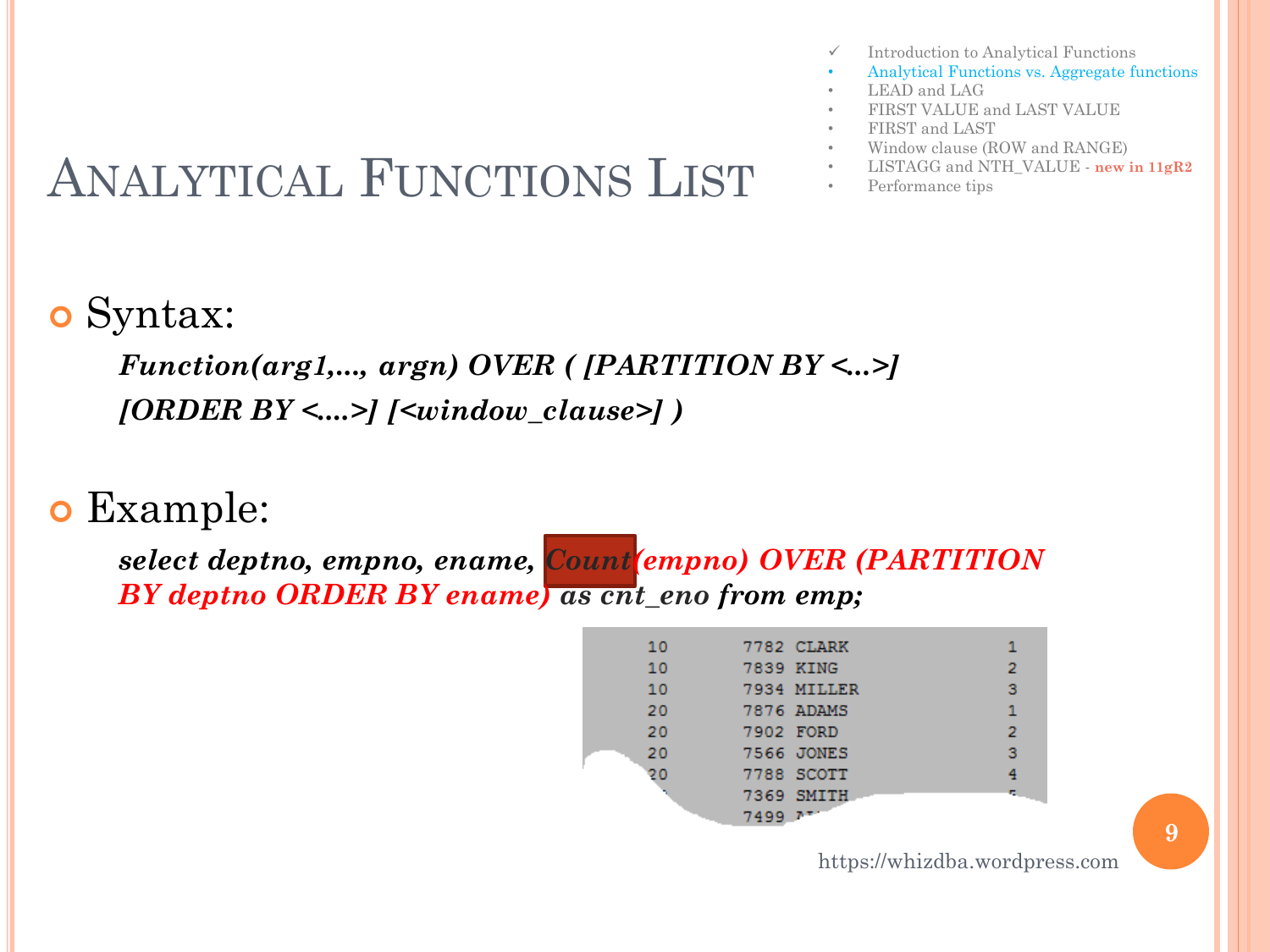- Introduction to Analytical Functions
- Analytical Functions vs. Aggregate functions
- LEAD and LAG
- FIRST VALUE and LAST VALUE
- FIRST and LAST
- Window clause (ROW and RANGE)
- 
- 

### o Syntax:

*Function(arg1,..., argn) OVER ( [PARTITION BY <...>] [ORDER BY <....>] [<window\_clause>] )*

#### Example:

*select deptno, empno, ename, Count(empno) OVER (PARTITION BY deptno ORDER BY ename) as cnt\_eno from emp;*

SOL> select count (empno) from emp; COUNT (EMPNO) 14

| 10 |         | 7782 CLARK  |                |
|----|---------|-------------|----------------|
| 10 |         | 7839 KING   | $\overline{2}$ |
| 10 |         | 7934 MILLER | 3              |
| 20 |         | 7876 ADAMS  | $\mathbf{1}$   |
| 20 |         | 7902 FORD   | $\overline{2}$ |
| 20 |         | 7566 JONES  | з              |
| 20 |         | 7788 SCOTT  | 4              |
|    |         | 7369 SMITH  |                |
|    | 7499 77 |             |                |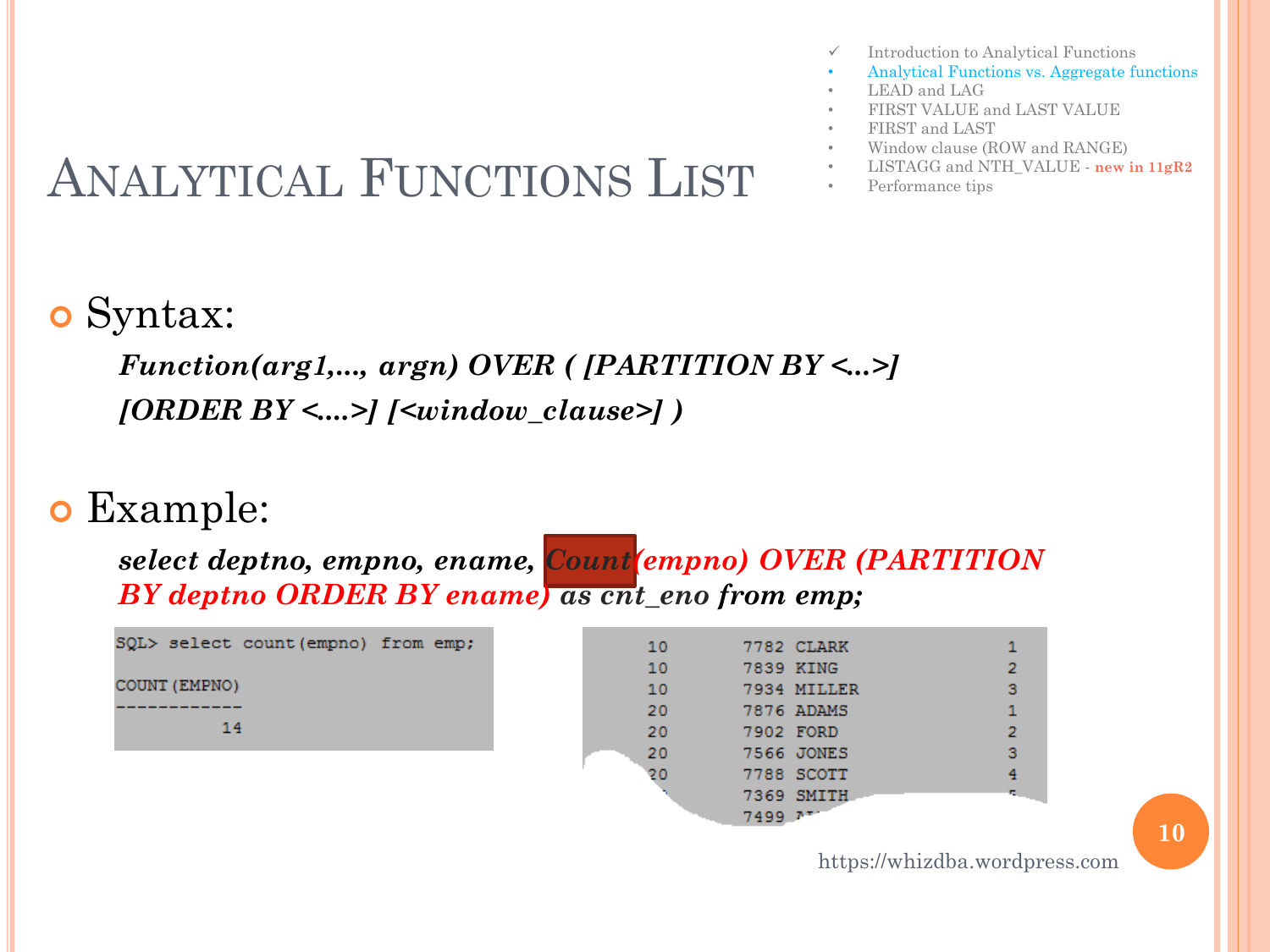- Introduction to Analytical Functions
- Analytical Functions vs. Aggregate functions
- LEAD and LAG
- FIRST VALUE and LAST VALUE
- FIRST and LAST
- Window clause (ROW and RANGE)
- 
- 

### o Syntax:

*Function(arg1,..., argn) OVER ( [PARTITION BY <...>] [ORDER BY <....>] [<window\_clause>] )*

#### Example:

*select deptno, empno, ename, Count(empno) OVER (PARTITION BY deptno ORDER BY ename) as cnt\_eno from emp;*

SOL> select count (empno) from emp; COUNT (EMPNO) 14 **Aggregate Function** 

| 10 |      | 7782 CLARK                       |   |
|----|------|----------------------------------|---|
| 10 |      | 7839 KING                        |   |
| 10 |      | 7934 MILLER                      | з |
| 20 |      | 7876 ADAMS                       |   |
| 20 |      | 7902 FORD                        | 2 |
| 20 |      | Analytical <sup>s</sup> Function | з |
| 20 |      |                                  |   |
|    |      | 7369 SMITH                       |   |
|    | 7499 |                                  |   |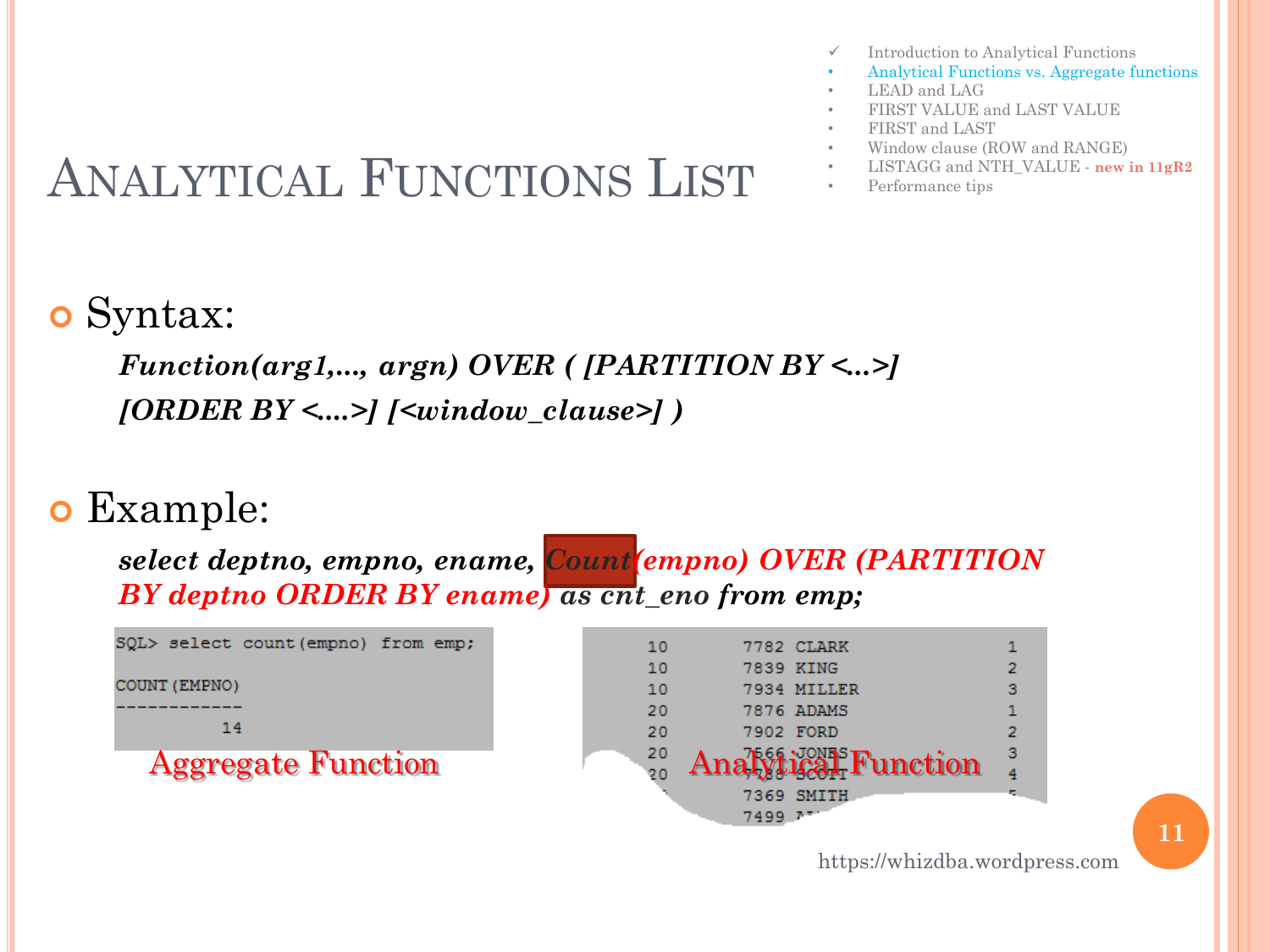- Introduction to Analytical Functions
- Analytical Functions vs. Aggregate functions
- LEAD and LAG
- FIRST VALUE and LAST VALUE
- FIRST and LAST
- Window clause (ROW and RANGE)
- LISTAGG and NTH\_VALUE **new in 11gR2**
- Performance tips

# LEAD AND LAG

 Computes an expression on the next rows and return the value to the current row.

#### *LEAD (<sql\_expr>, <offset>, <default>) OVER (<analytic\_clause>)*

<sql\_expr> expression to compute from the leading row. <offset> index of the leading row relative to the current row. <offset> positive integer with default 1. <default> is the value to return if the <offset> points to a row outside the partition range.

### The syntax of LAG is similar but offset goes into the previous rows.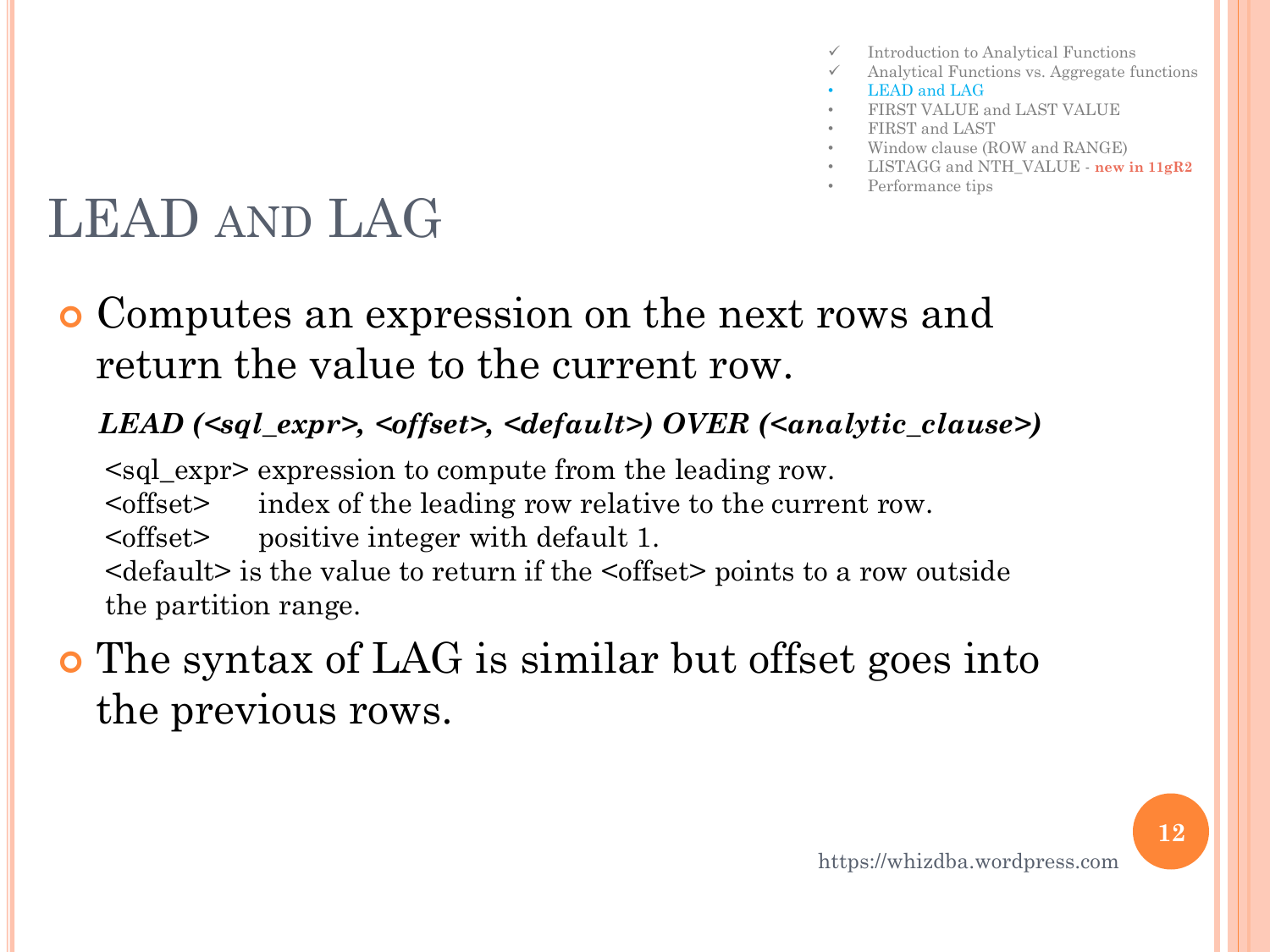- Introduction to Analytical Functions
- Analytical Functions vs. Aggregate functions
- LEAD and LAG
- FIRST VALUE and LAST VALUE
- FIRST and LAST
- Window clause (ROW and RANGE)
- LISTAGG and NTH\_VALUE **new in 11gR2**
- Performance tips

### FIRST VALUE AND LAST VALUE

- The FIRST\_VALUE analytic function picks the first record from the partition after doing the ORDER BY.
- Syntax:

*FIRST\_VALUE(<sql\_expr>) OVER (<analytic\_clause>)* The <sql\_expr> is computed on the columns of this first record and results are returned.

**o** The LAST VALUE function is used in similar context except that it acts on the last record of the partition. https://whizdba.wordpress.com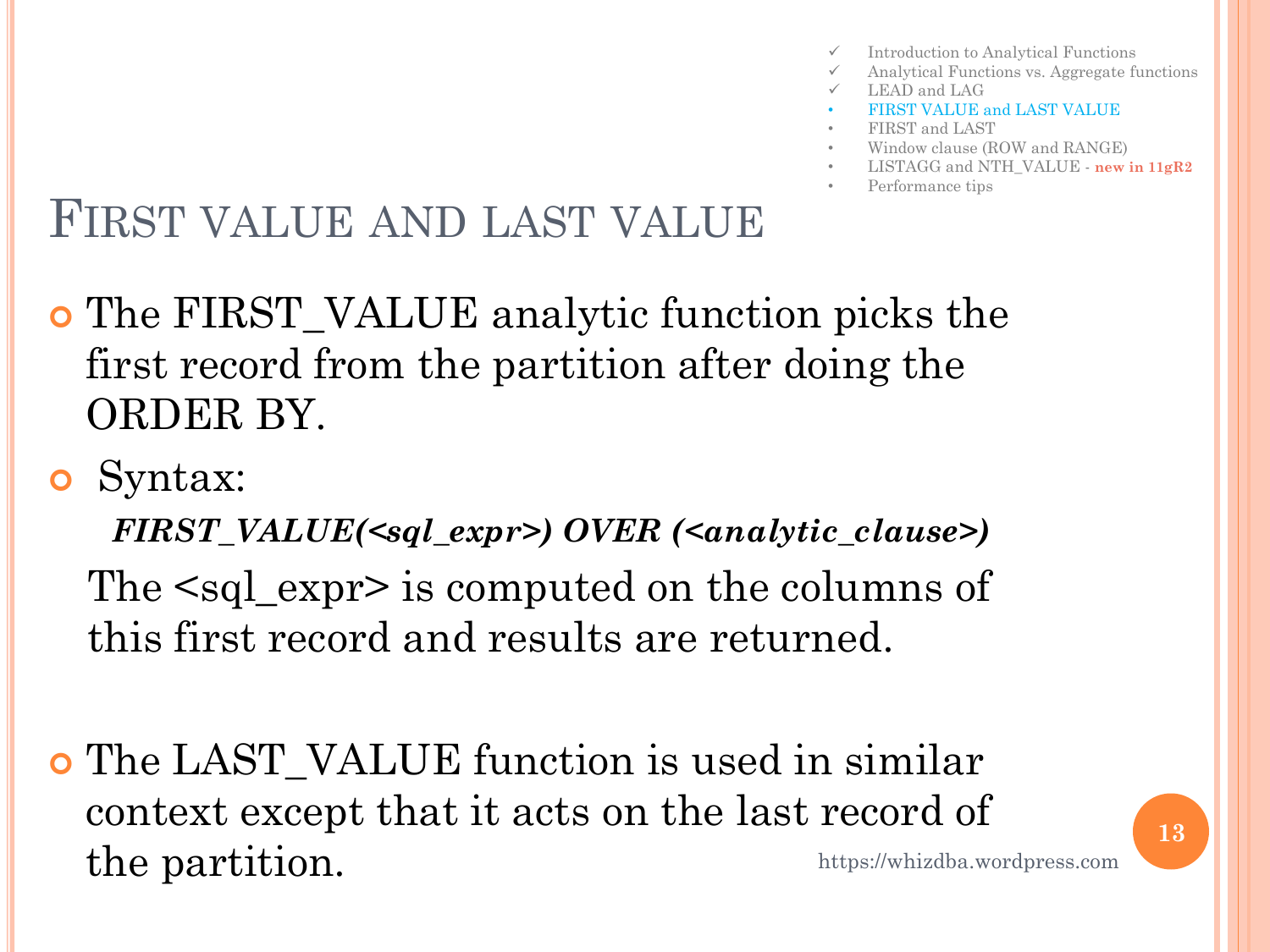- Introduction to Analytical Functions
- Analytical Functions vs. Aggregate functions
- LEAD and LAG
- FIRST VALUE and LAST VALUE
- FIRST and LAST
- Window clause (ROW and RANGE)
- LISTAGG and NTH\_VALUE **new in 11gR2**
- Performance tips

# FIRST AND LAST

- The FIRST function also called KEEP FIRST function
- Suppose we rank a group of record and found several records in the first rank. Now we want to apply an aggregate function on the records of the first rank. KEEP FIRST enables that.
- Syntax:

#### *Function( ) KEEP (DENSE\_RANK FIRST ORDER BY <expr>) OVER (<partitioning\_clause>)*

- FIRST and LAST functions syntax deviates from the general syntax
- Don't have ORDER BY
- Don't support <window> clause.
- FIRST and LAST always use DENSE\_RANK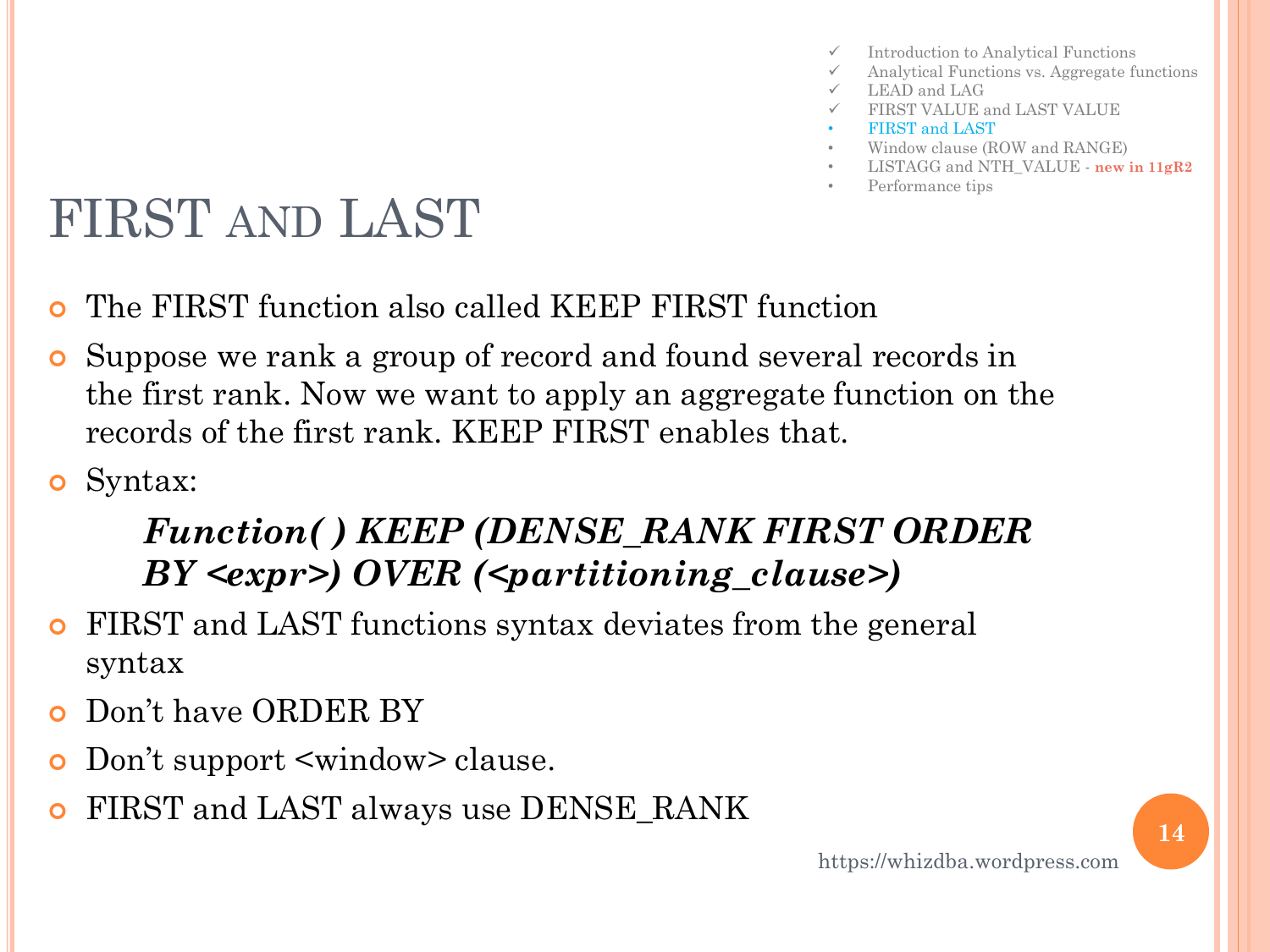- $\checkmark$  Introduction to Analytical Functions
- $\checkmark$  Analytical Functions vs. Aggregate functions
- $\checkmark$  LEAD and LAG
- FIRST VALUE and LAST VALUE
- FIRST and LAST
- Window clause (ROW and RANGE)
- LISTAGG and NTH\_VALUE **new in 11gR2**
- Performance tips

# WINDOW CLAUSE

- Analytic functions which take a window clause
	- o AVG
	- COUNT
	- FIRST\_VALUE
	- LAST\_VALUE
	- o MAX
	- o MIN
	- SUM
- Important feature:

**DYNAMIC IN NATURE**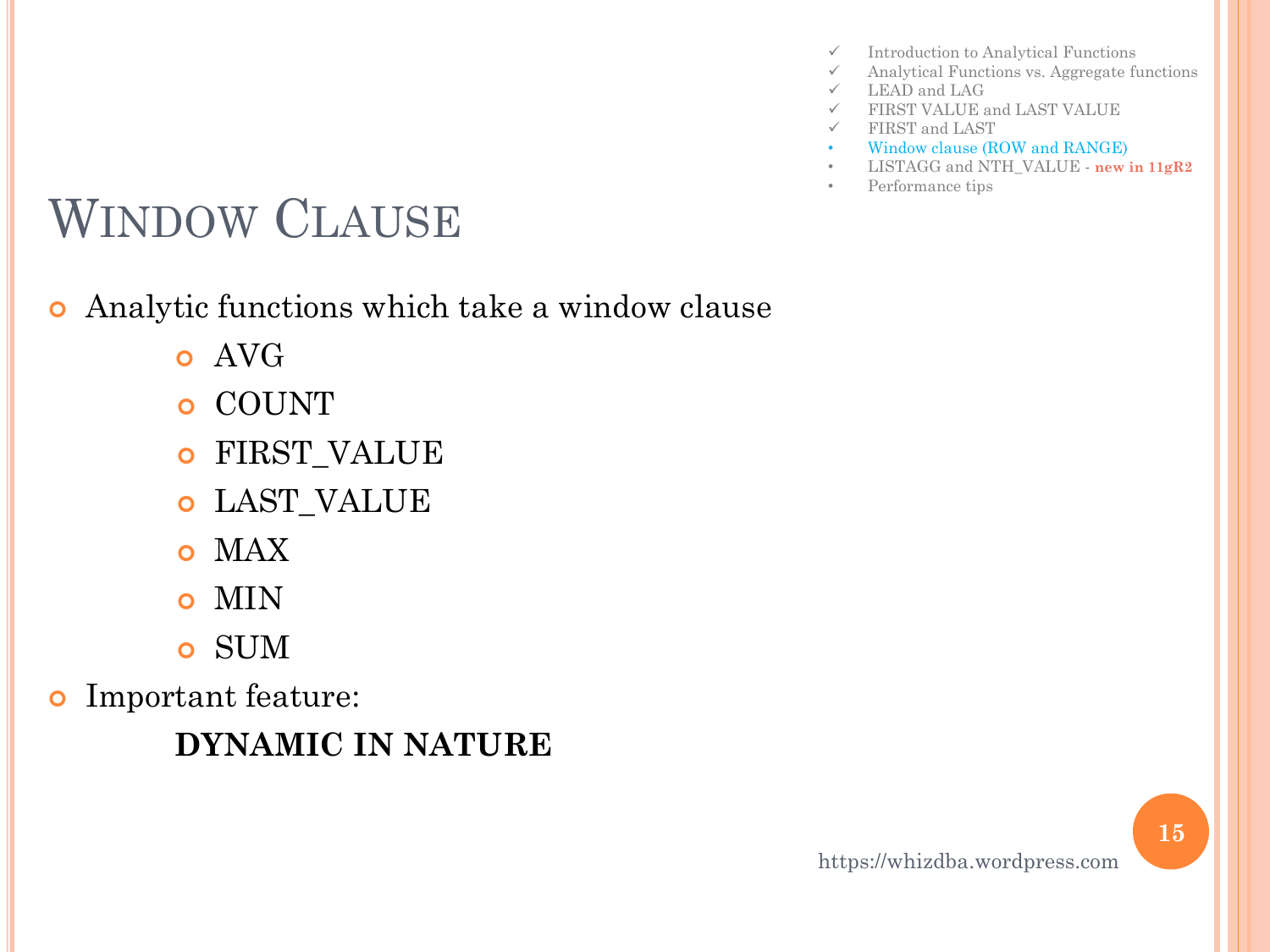- $\checkmark$  Introduction to Analytical Functions
- $\checkmark$  Analytical Functions vs. Aggregate functions
- $\checkmark$  LEAD and LAG
- FIRST VALUE and LAST VALUE
- $\checkmark$  FIRST and LAST
- Window clause (ROW and RANGE)
- LISTAGG and NTH\_VALUE **new in 11gR2**
- Performance tips

# WINDOW CLAUSE

#### Syntax: *[ROW or RANGE] BETWEEN <start\_expr> AND <end\_expr>*

- <start\_expr> can be any one of the following
	- UNBOUNDED PECEDING
	- CURRENT ROW
	- <**sql\_expr**> PRECEDING or FOLLOWING.
- $\leq$  end\_expr> can be any one of the following
	- UNBOUNDED FOLLOWING or
	- CURRENT ROW or
	- <**sql\_expr**> PRECEDING or FOLLOWING.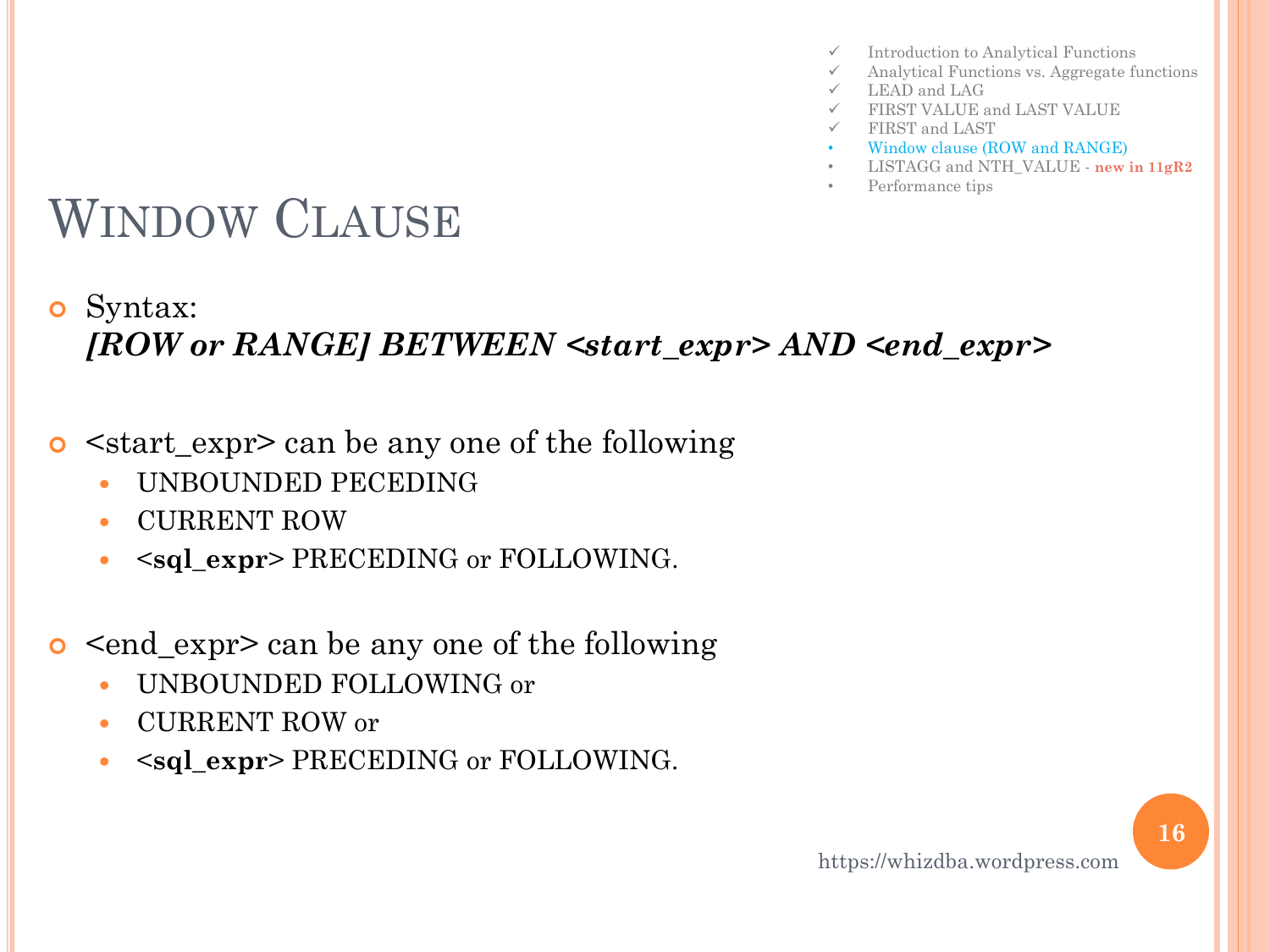- Introduction to Analytical Functions
- $\checkmark$  Analytical Functions vs. Aggregate functions
- $\checkmark$  LEAD and LAG
- FIRST VALUE and LAST VALUE
- FIRST and LAST
- Window clause (ROW and RANGE)
- LISTAGG and NTH\_VALUE **new in 11gR2**
- Performance tips

## WINDOW CLAUSE

- **•** For ROW type windows the definition is in terms of row numbers before or after the current row. So for ROW type windows **<sql\_expr>** must evaluate to a positive integer.
- For RANGE type windows the definition is in terms of values before or after the current ORDER.
- The ROW or RANGE window cannot appear together in one OVER clause. The window clause is defined in terms of the current row. But may or may not include the current row. The start point of the window and the end point of the window can finish before the current row or after the current row.
- Only start point cannot come after the end point of the window. In case any point of the window is undefined the default is UNBOUNDED PRECEDING for <start\_expr> and UNBOUNDED FOLLOWING for <end\_expr>.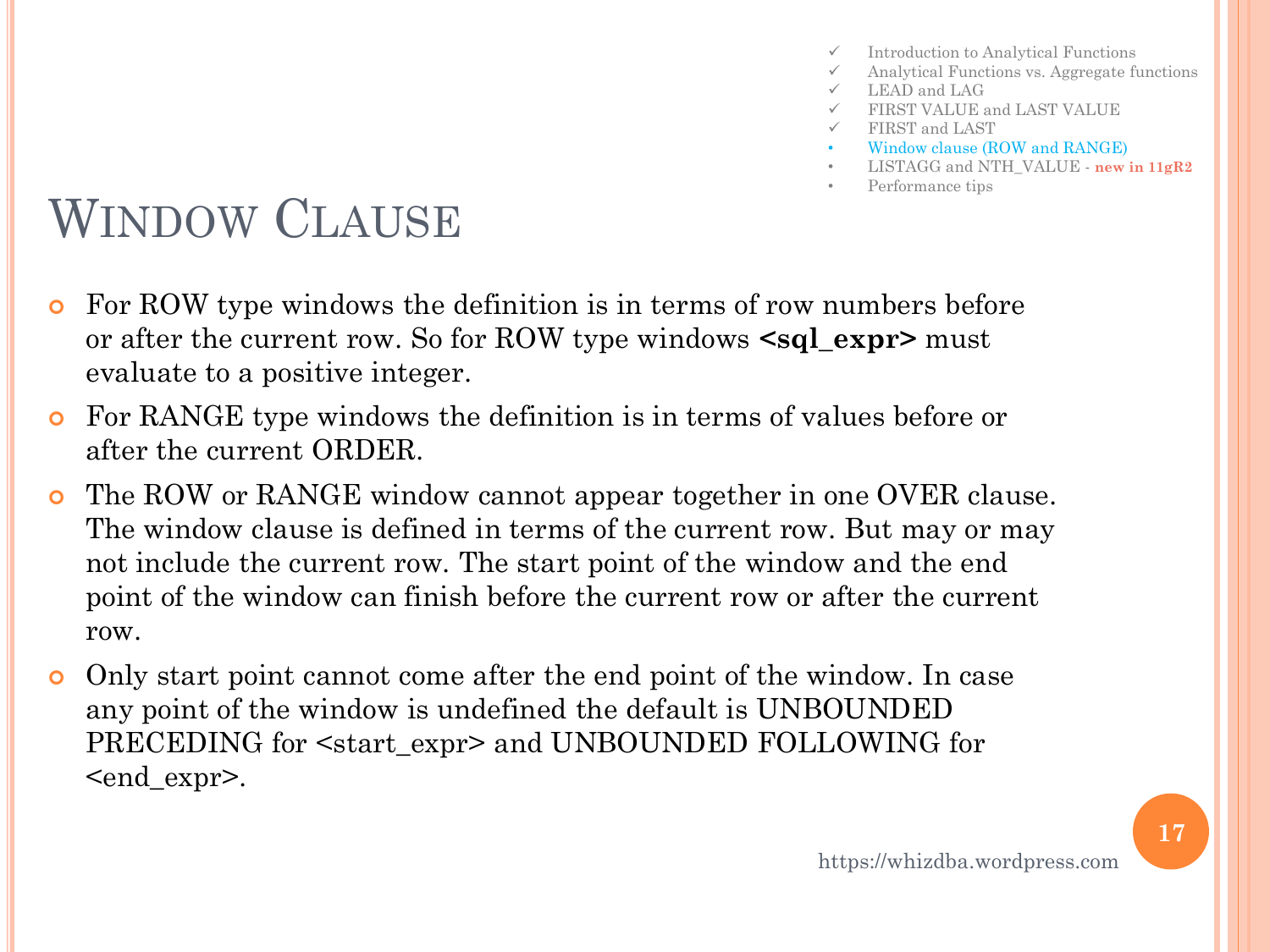- Introduction to Analytical Functions
- Analytical Functions vs. Aggregate functions
- $\checkmark$  LEAD and LAG
- FIRST VALUE and LAST VALUE
- $\checkmark$  FIRST and LAST
- Window clause (ROW and RANGE)
- LISTAGG and NTH\_VALUE **new in 11gR2**
- Performance tips

- The LISTAGG analytic function was introduced in Oracle 11g Release 2, making it very easy to aggregate strings.
- The nice thing about this function is it also allows us to order the elements in the concatenated list.
- Example:

*SELECT deptno, LISTAGG(ename, ',') WITHIN GROUP (ORDER BY ename) AS employees FROM emp GROUP BY deptno;*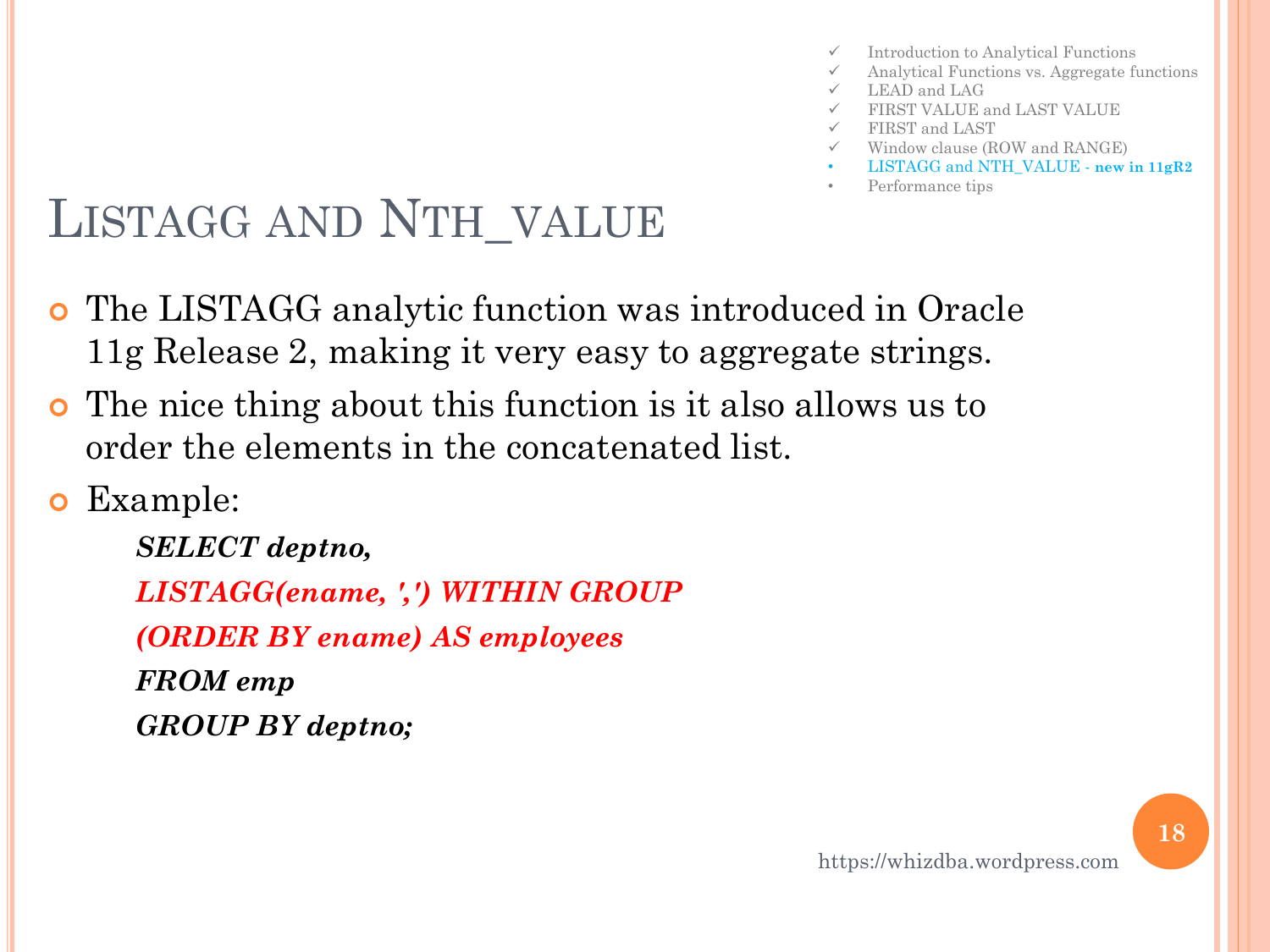- Introduction to Analytical Functions
- Analytical Functions vs. Aggregate functions
- $\checkmark$  LEAD and LAG
- FIRST VALUE and LAST VALUE
- FIRST and LAST
- Window clause (ROW and RANGE)
- LISTAGG and NTH\_VALUE **new in 11gR2**
- Performance tips

- The LISTAGG analytic function was introduced in Oracle 11g Release 2, making it very easy to aggregate strings.
- The nice thing about this function is it also allows us to order the elements in the concatenated list.

#### Example for LISTAGG is as follows:

*SELECT deptno, LISTAGG(ename, ',') WITHIN GROUP (ORDER BY ename) AS employees FROM emp GROUP BY deptno;*

#### DEPTNO EMPLOYEE: 10 CLARK, KING, MILLER 20 ADAMS, FORD, JONES, SCOTT, SMITH 30 ALLEN, BLAKE, JAMES, MARTIN, TURNER, WARD

3 rows selected.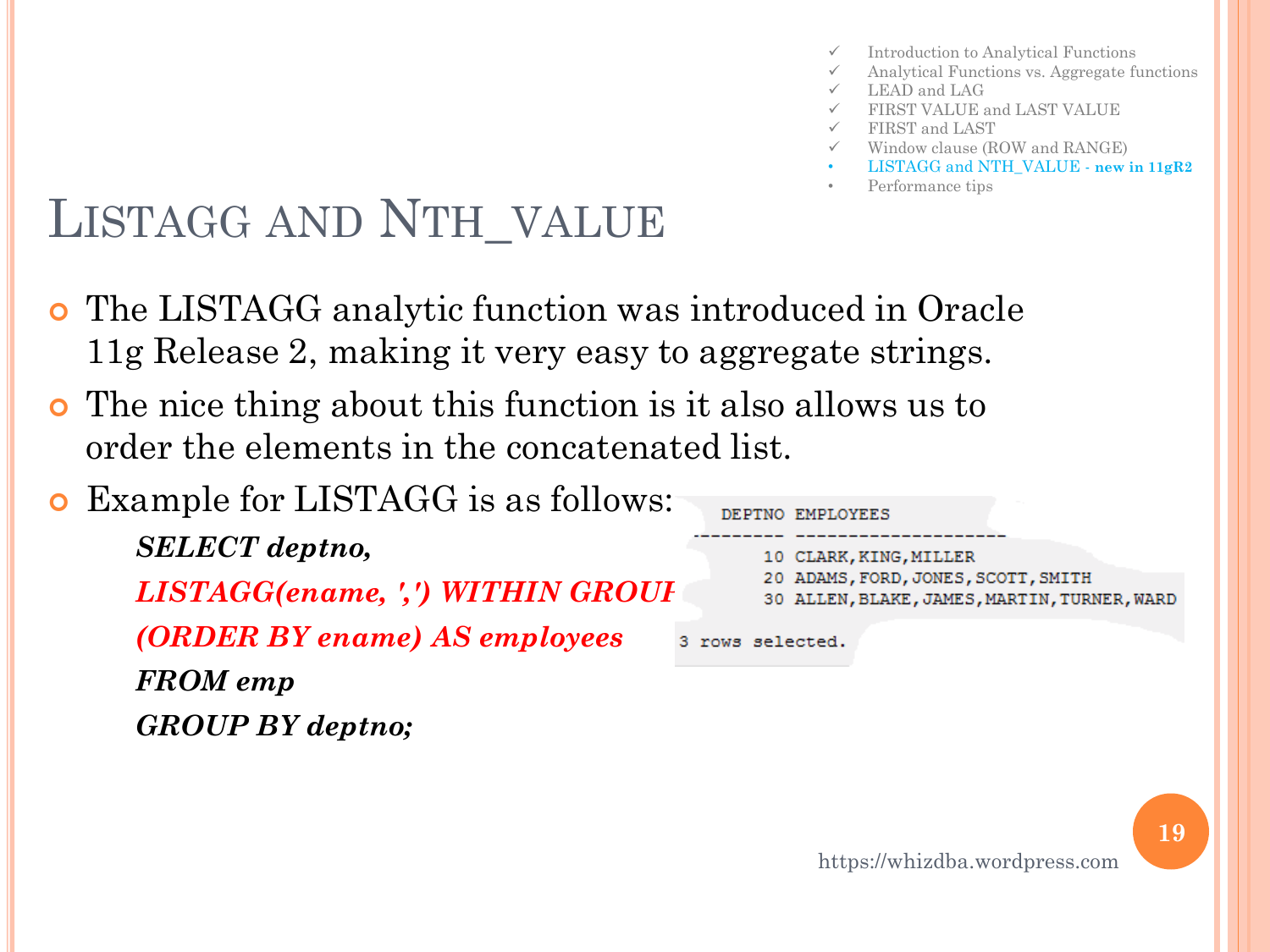- $\checkmark$  Introduction to Analytical Functions
- $\checkmark$  Analytical Functions vs. Aggregate functions
- $\checkmark$  LEAD and LAG
- FIRST VALUE and LAST VALUE
- FIRST and LAST
- $\checkmark$  Window clause (ROW and RANGE)
- LISTAGG and NTH\_VALUE **new in 11gR2**
- Performance tips

- Introduced in  $11gR2$ .
- Unlike FIRST\_VALUE and LAST\_VALUE which are used to find the first respectively last value in a window in a partition that has been ordered in a certain way.
- Analytical Function NTH\_VALUE returns the NTH\_VALUE in a WINDOW

*FIRST\_VALUE(column) == NTH\_VALUE(column,1)*

*LAST\_VALUE(column) == NTH\_VALUE(column,1) FROM LAST*

Example:

*select deptno ,*

 *ename ,* 

 *first\_value(sal) over (partition by deptno order by sal desc) -*

 *nth\_value(sal,2) from first over (partition by deptno order by sal desc) top2\_difference* 

*from emp*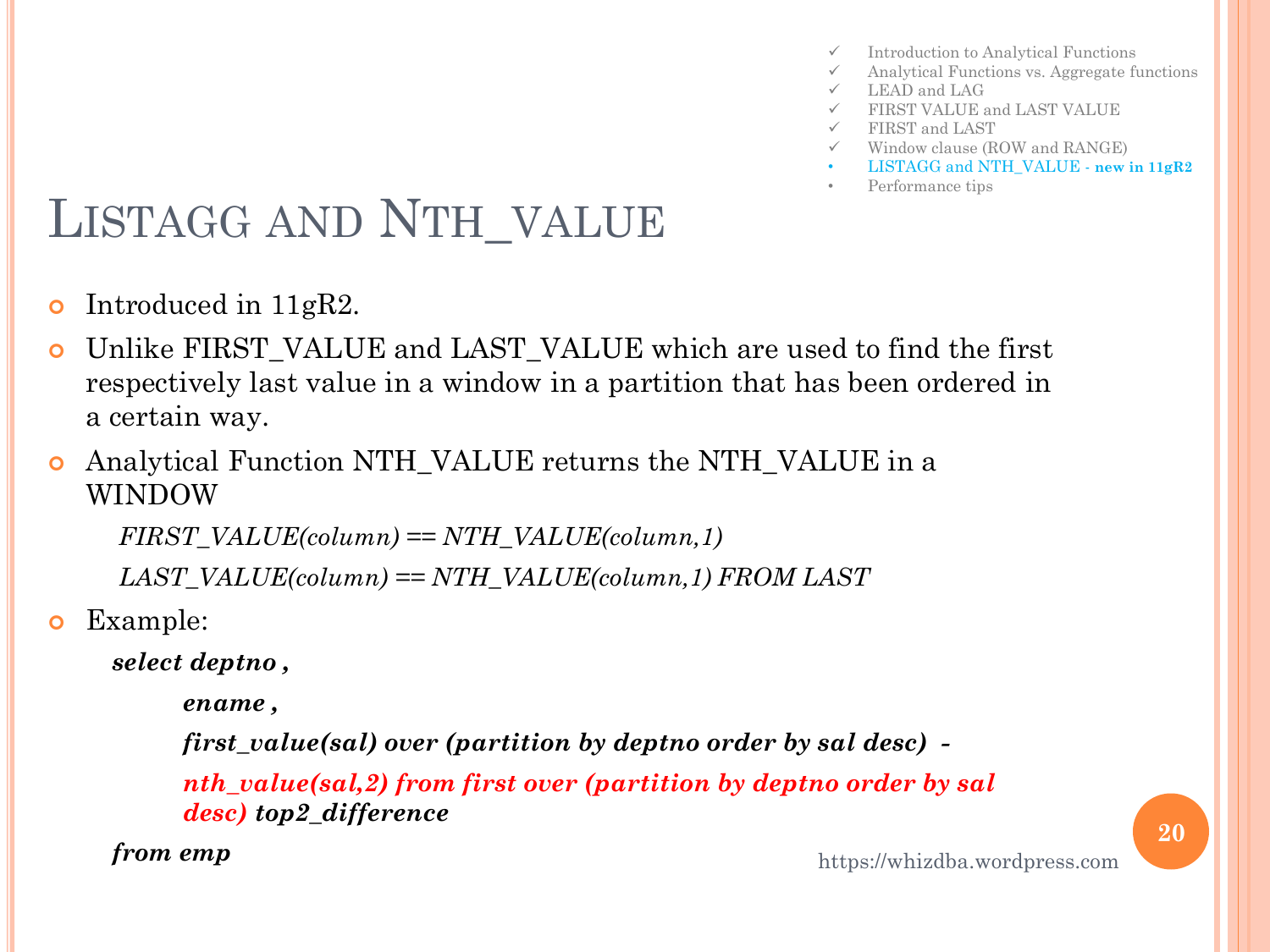- $\checkmark$  Introduction to Analytical Functions
- $\checkmark$  Analytical Functions vs. Aggregate functions
- $\checkmark$  LEAD and LAG
- FIRST VALUE and LAST VALUE
- $\checkmark$  FIRST and LAST
- $\checkmark$  Window clause (ROW and RANGE)
- LISTAGG and NTH\_VALUE **new in 11gR2**
- Performance tips

• Introduced in 11gR2.

 Unlike FIRST\_VALUE and LAST\_VALUE which are used to find the first respectively last value in a window in a partition that has been ordered in DEPTNO ENAME TOP2 DIFFERENCE a certain way.

|           | <b>o</b> Analytical Function NTH_VALUE returns the NTH_VA |  | 10 KING<br>10 CLARK | 2550       |
|-----------|-----------------------------------------------------------|--|---------------------|------------|
|           | WINDOW                                                    |  | 10 MILLER           | 2550       |
|           |                                                           |  | 20 SCOTT            | 0          |
|           | $FIRST\_VALUE(column) == NTH\_VALUE(column, 1)$           |  | 20 FORD             | 0          |
|           |                                                           |  | 20 JONES            | 0          |
|           | $LAST\_VALUE(column) == NTH\_VALUE(column, 1) FROM L$     |  | 20 ADAMS            | 0          |
|           |                                                           |  | 20 SMITH            | $^{\circ}$ |
|           |                                                           |  | 30 BLAKE            |            |
| $\bullet$ | Example of NTH_VALUE is:                                  |  | <b>30 ALLEN</b>     | 1250       |
|           |                                                           |  | <b>30 TURNER</b>    | 1250       |
|           | select deptno,                                            |  | 30 MARTIN           | 1250       |
|           |                                                           |  | 30 WARD             | 1250       |
|           | ename,                                                    |  | 30 JAMES            | 1250       |
|           |                                                           |  |                     |            |

 *first\_value(sal) over (partition by deptno order by sal desc) -*

 *nth\_value(sal,2) from first over (partition by deptno order by sal desc) top2\_difference* 

*from emp*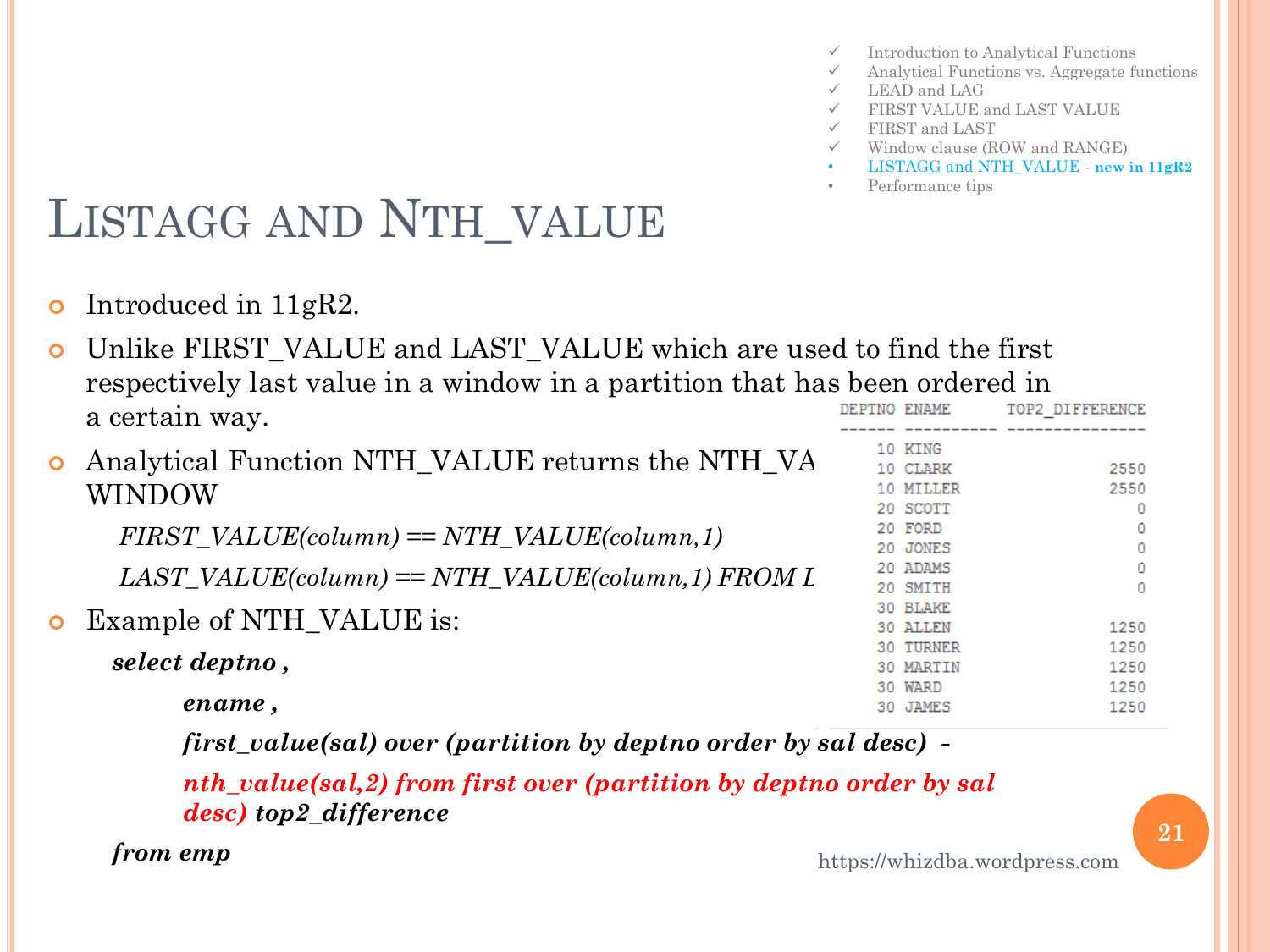- Introduction to Analytical Functions
- Analytical Functions vs. Aggregate functions
- $\checkmark$  LEAD and LAG
- FIRST VALUE and LAST VALUE
- FIRST and LAST
- $\checkmark$  Window clause (ROW and RANGE)
- LISTAGG and NTH\_VALUE **new in 11gR2**
- Performance tips

### PERFORMANCE TIPS

- Defining the PARTITION BY and ORDER BY clauses on indexed columns
- Use CBO for queries using analytic functions.
- The tables and indexes should be analyzed.
- **o** Optimizer mode should be CHOOSE.
- Sorting for computing partition and order by clause takes time.
- Queries with multiple analytic functions,
- Sorting and Partitioning on two different non-indexed columns should be avoided in same query.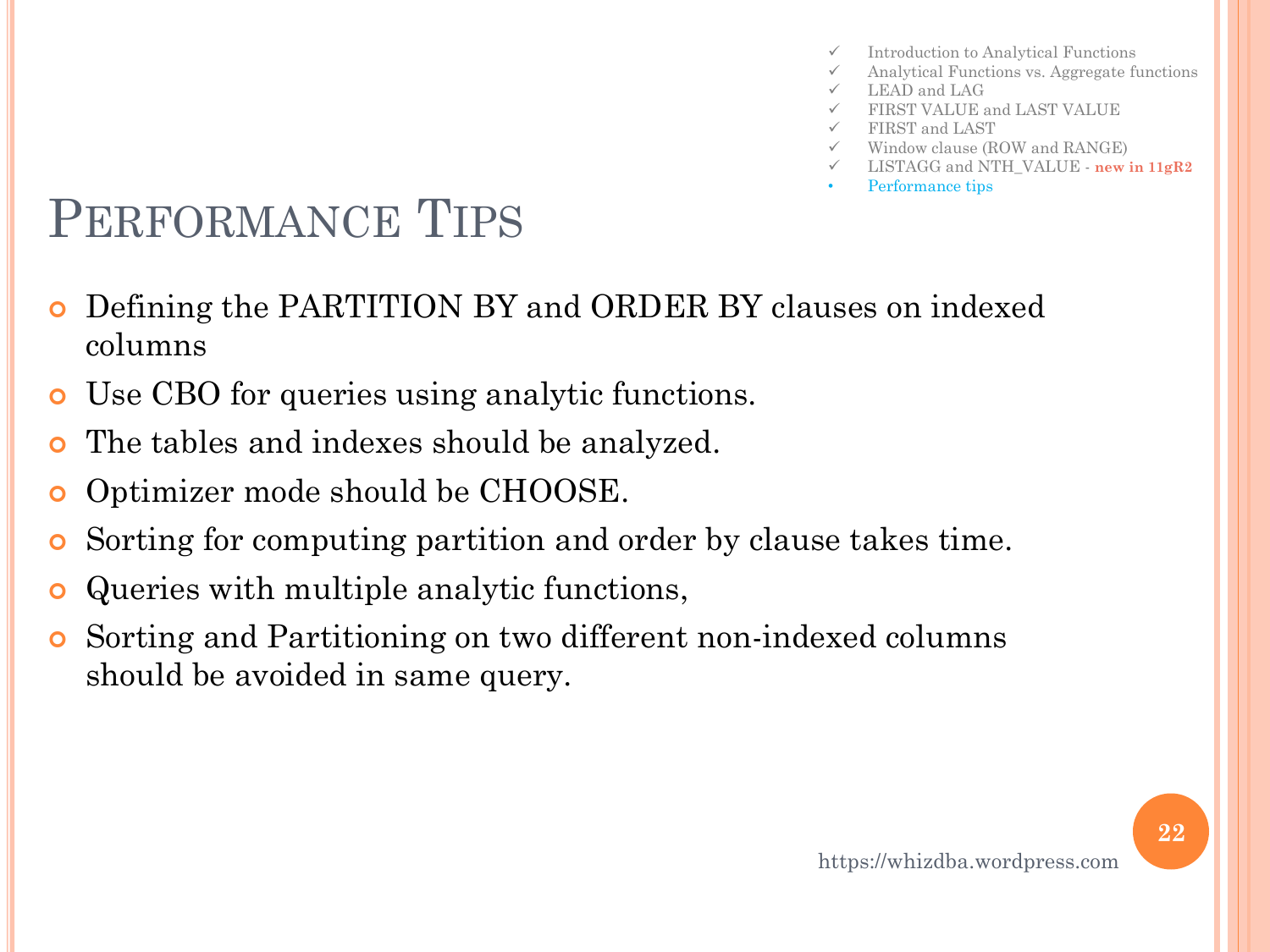# QUESTIONS?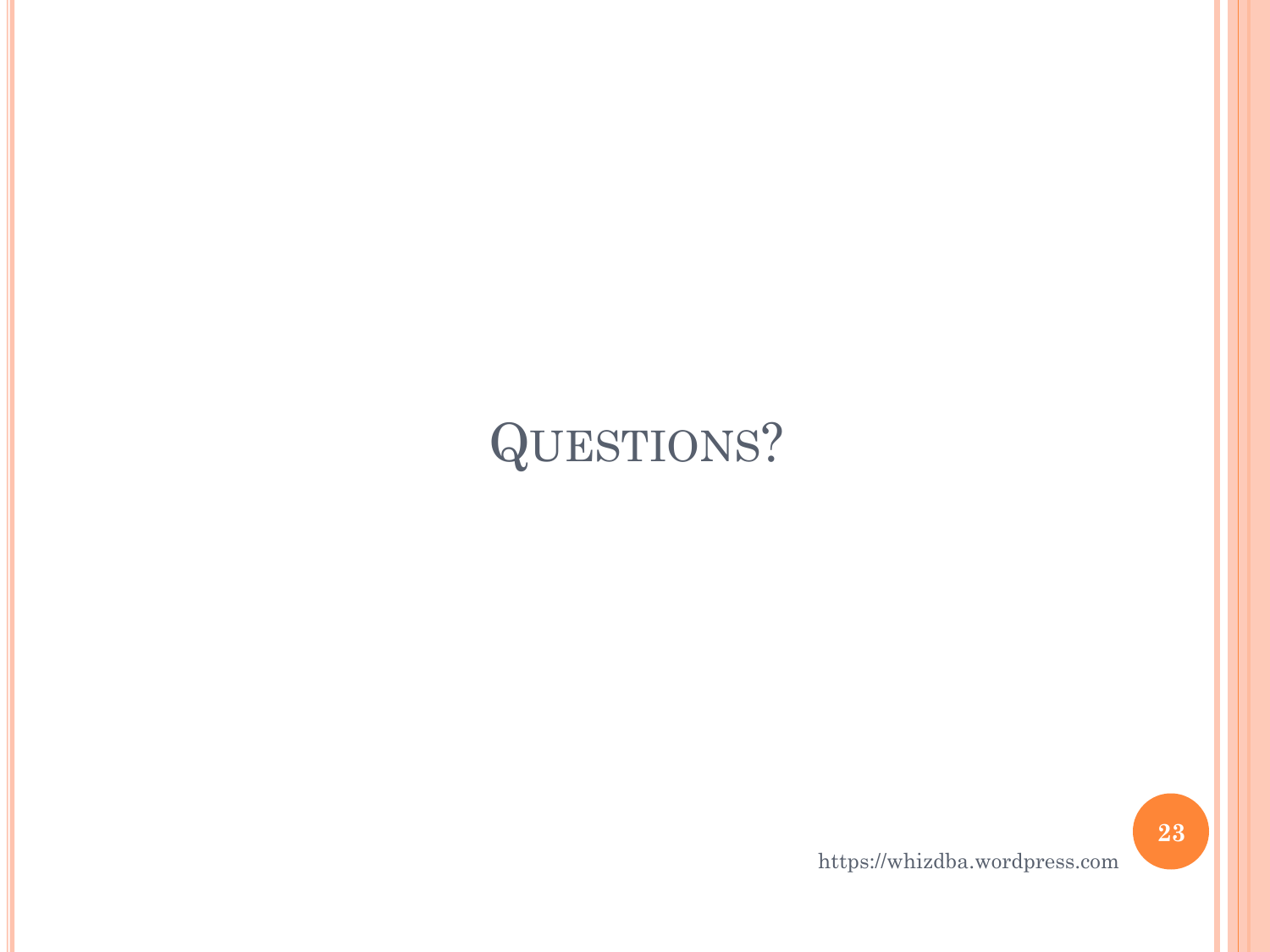### SOME USEFUL LINKS

[http://docs.oracle.com/cd/E11882\\_01/server.112/e26088/functions004.htm](http://docs.oracle.com/cd/E11882_01/server.112/e26088/functions004.htm)

[http://www.oracle-base.com/articles/misc/StringAggregationTechniques.php#listagg](http://www.oracle-base.com/articles/misc/StringAggregationTechniques.php)

[http://psoug.org/reference/analytic\\_functions.html](http://psoug.org/reference/analytic_functions.html)

My Blog : [https://whizdba.wordpress.com](https://whizdba.wordpress.com/)

vmahawar (on twitter) **24**